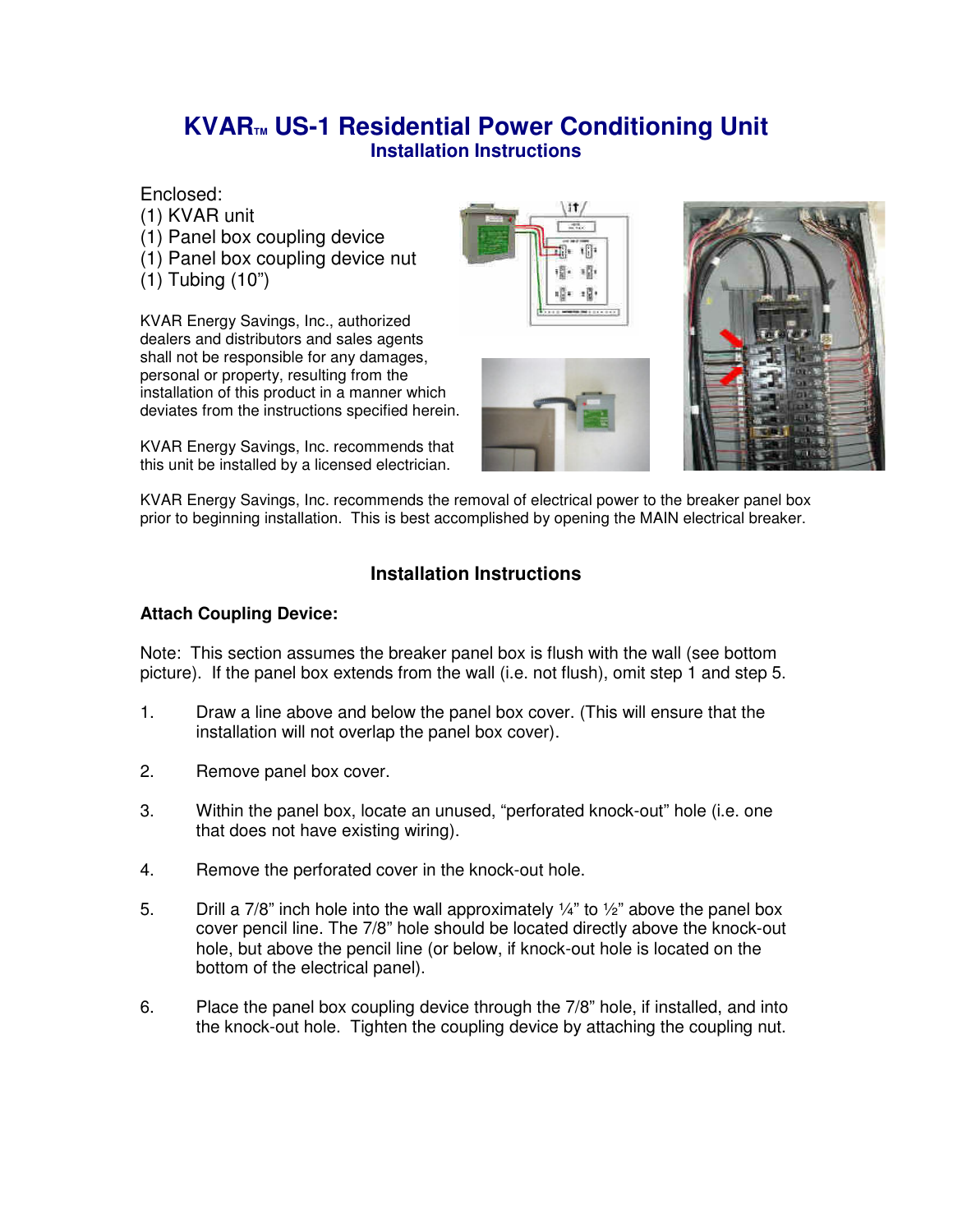## **Mounting the Unit:**

- 1. Identify a location to mount the KVAR unit approximately 6" to 8" from the 7/8" hole drilled in wall.
- 2. Mount the unit on the wall using concrete screws or wallboard screws and anchors, as appropriate. (Take care to mount the unit level so that it will have a neat appearance).

### **Attach Tubing:**

(Optional) Estimate the approximate length of tubing needed to extend from unit to coupling device in 7/8" hole. Cut excess tubing as necessary.

- 1. Run the two red and one green wires through the tubing, and then through the coupling device. (The wires should then be located in the panel box).
- 2. Attach tubing to the unit and to the coupling device. (You'll have to spread the throngs in order to fit around the unit attachment and coupling device).
- 3. Thoroughly tighten the tubing to the unit.
- 4. Thoroughly tighten the other end of the tubing to the coupling device.

### **Wiring the unit:**

- 1. Estimate the length of green wire needed to attach to the grounding bar.
- 2. Cut off the unnecessary green wire, being sure to leave some "slack".
- 3. Attach green wire securely to grounding bar.
- 4. Find the two (i.e. one left side and one right side) uppermost **220v** breakers within the panel box. These breakers are the ones closest to the incoming service line, e.g. for the air conditioning, washer, dryer, etc.
- 5. Select either the left side or right side top breaker for coupling to the unit. (Preferably the one with the highest gauge, i.e. thinner, wire).

#### Notes:

- (i) If a 220v breaker is not the top breaker, one will have to be relocated to the top.
- $(ii)$  If only one 220v breaker is at the top, then select this one.
- (iii) If electrical service comes in from the bottom of the panel box, then the remaining instructions apply to the bottom-most 220v breaker. Either way, the breaker upon which you will attach the unit is one closest to the incoming service line. It does not matter whether you select one on the right or left side of the panel box, although preference should be given to the one with the highest gauge wire (i.e. thinner wire).